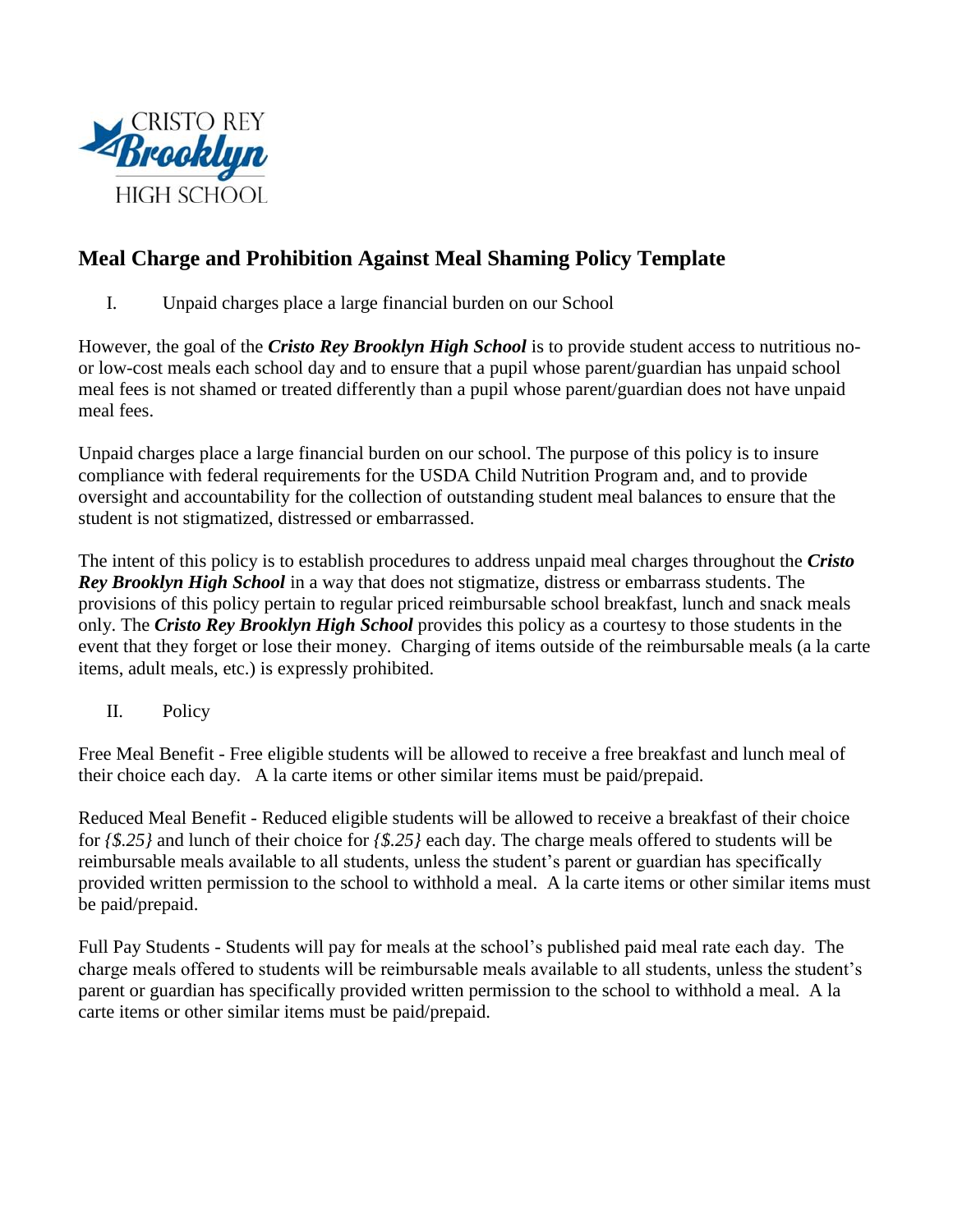#### ONGOING STAFF TRAINING:

- $\Box$  Staff will be trained annually and throughout the year as needed on the procedures for managing meal charges using the NYSED Webinar or the school's training program.
- $\Box$  Staff training includes ongoing eligibility certification for free or reduced price meals.

# PARENT NOTIFICATION:

 $\Box$  Parents/guardians will be notified that a student's meal card or account balance is exhausted and has accrued meal charges within **30** days of the charge and then every **14** days thereafter.

### PARENT OUTREACH:

- $\Box$  Staff will communicate with parents/guardians with five or more meal charges to determine eligibility for free or reduced price meals.
- $\Box$  School staff will make two documented attempts to reach out to parents/guardians to complete a meal application in addition to the application and instructions provided in the school enrollment packet.
- $\Box$  School staff will contact the parent/guardian to offer assistance with completion of meal application to determine if there are other issues within the household causing the child to have insufficient funds, offering any other assistance that is appropriate.

#### MINIMIZING STUDENT DISTRESS:

- $\Box$  School will not publicly identify or stigmatize any student on the line or discuss any outstanding meal debt in the presence of any other students.
- $\Box$  Students who incur meal charges will not be required to wear a wristband or handstamp, or to do chores or work to pay for meals.
- □ Schools will not throw away a meal after it has been served because of the student's inability to pay for the meal or because of previous meal charges.
- $\Box$  Schools will not take any action directed at a pupil to collect unpaid school meal fees.
- $\Box$  Schools will deal directly with parents/guardians regarding unpaid school meal fees.